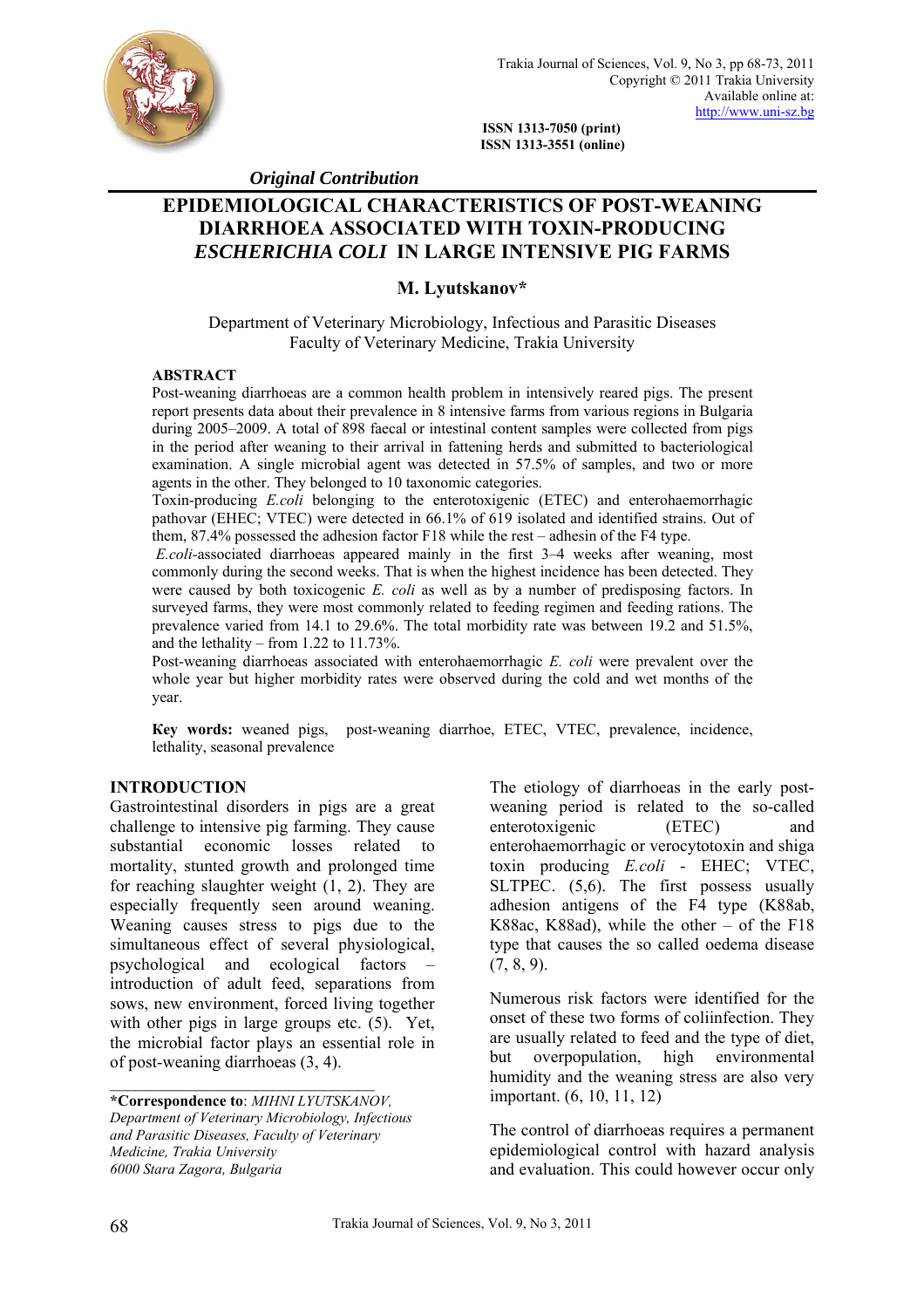if the most important epidemiological traits of post-weaning diarrhoeas are acknowledged through both retrospective analyses and surveys upon epidemic outbreaks. (2)

The purpose of the present study was to follow out the epidemiological traits of diarrhoeas in pigs during the first post-weaning weeks with emphasis on the leading risk factors and quantitative analysis of epidemiological parameters.

## **МATERIAL AND METHODS**

Eight intensive pig farms from 5 regions in Bulgaria were included in the survey. Investigations were carried out in the period 2005–2009 on 98 lots with a total number of 29,450 pigs at the age of 28 tо 75 days.

Bacteriological investigations included inoculations of faeces of live pigs (anal swabs) and inoculations of intestinal mucosa with specific alterations, intestinal content and mesenteric lymph nodes from carcasses.

A total of 898 samples from recently weaned and fattening pigs were collected, both anal swabs from live pigs and carcass intestinal content.

Microbial agents were isolated and indentified on solid agar and liquid nutrient media as followed: blood agar (Bulbio base, NCIPD), Mc Conkey Agar (Bulbio, NCIPD) –for enterobacteriae, Campylobacter selective broth and agar, Yersinia selective agar (Oxoid).

Isolates were identified on the semiautomated system CRYSTAL with strips Crystal Enteric Nonfermenter, Crystal Gram-positive Kit and Streptocard Acid Kit (Becton Dickinson).

The serotype of *E. coli* isolates was determined by agglutinating sera by slide agglutination. The type of fimbrial adhesion antigens was tested in agglutination test with specific sera.

Brachyspiraе were detected by native microscopy of fuchsin-stained imprint preparations made of intestinal tract lesions, and by culturing of faecal swabs or carcass intestinal swabs. The samples were placed in the Amies transport medium. Inoculations were done on trypticase soy agar with 10% sheep blood and antibiotic supplement of 200 mg/l spectinomycin, 50 mg/l vancomycin, 12.5 mg/l rifampicin and 12.5 mg/l colistin (Sigma Aldrich). Incubation was performed aerobically at  $37 \text{ °C}$  over  $3-6$  days. The identification was carried out as per Felström and Gunnarson, 1995 (13).

Retrospective epidemiological surveys and insitu surveys evaluated the presence and effects of most important risk factors in each farm. Morbidity rate, mortality and lethality rates as well as the seasonal pattern of post-weaning diarrhoeas caused by EHEC and *Brachyspira*  spp. were determined. The morbidity rate was expressed as ratio of the number of diseased pigs to the total number of pigs in the lot by the time of weaning. The mortality rate was calculated as percentage ratio of pigs dead from diarrhoea (only with confirmed infection) to the total number of pigs in the post-weaning lot and lethality – as ratio of the total number of pigs dead to the number of diseased pigs (pigs with diarrhoea).

## **RESULTS**

## **1. Bacteriological studies**

Bacteriological tests of 898 samples revealed microbial agents in 758 or 84.5%. Only one microbial agent was present in 436 (57.5%) samples. *Brachyspira* spp. was detected in 112 samples (14.8 %), and alterations specific for ileitis (*Lawsonia intracellularis*) were present in 17 samples (2.2%). The other 140 samples (15.6%) were negative, i. e. no bacterial finding was detected.

Six hundred nineteen toxin-producing *E. coli* strains were detected in 66.1% or 501 samples. Out of them, 438 (87.4%) possessed the adhesion factor F18, and  $63$   $(12.6\%)$  – F4 adhesin. The taxonomic affiliation of the other 118 isolates is presented in **Table 1.**

According to data about the etiology of bacterial infections in recently weaned and fattening pigs with diarrhoeic syndrome, E. coli strains producing a shiga-like toxin and possessing the F18 adhesion antigen were prevailing. On the second place came the representatives of the genus *Brachyspira,* whereas the prevalence of species-adapted *S.*  Choleraesuis isolates was only 6.6%. This determines the post weaning diarrhoea, associated with enterohaemorrhagic *Е. coli* as a leading intestinal disease during the period from weaning to fattening herds arrival. Questionnaire surveys showed that they appeared most frequently during the first 3 post-weaning weeks with peak during the second week. After this period, their incidence sharply decreased. In 92% of *E. coli* strains isolated from diarrhoeas occurring during the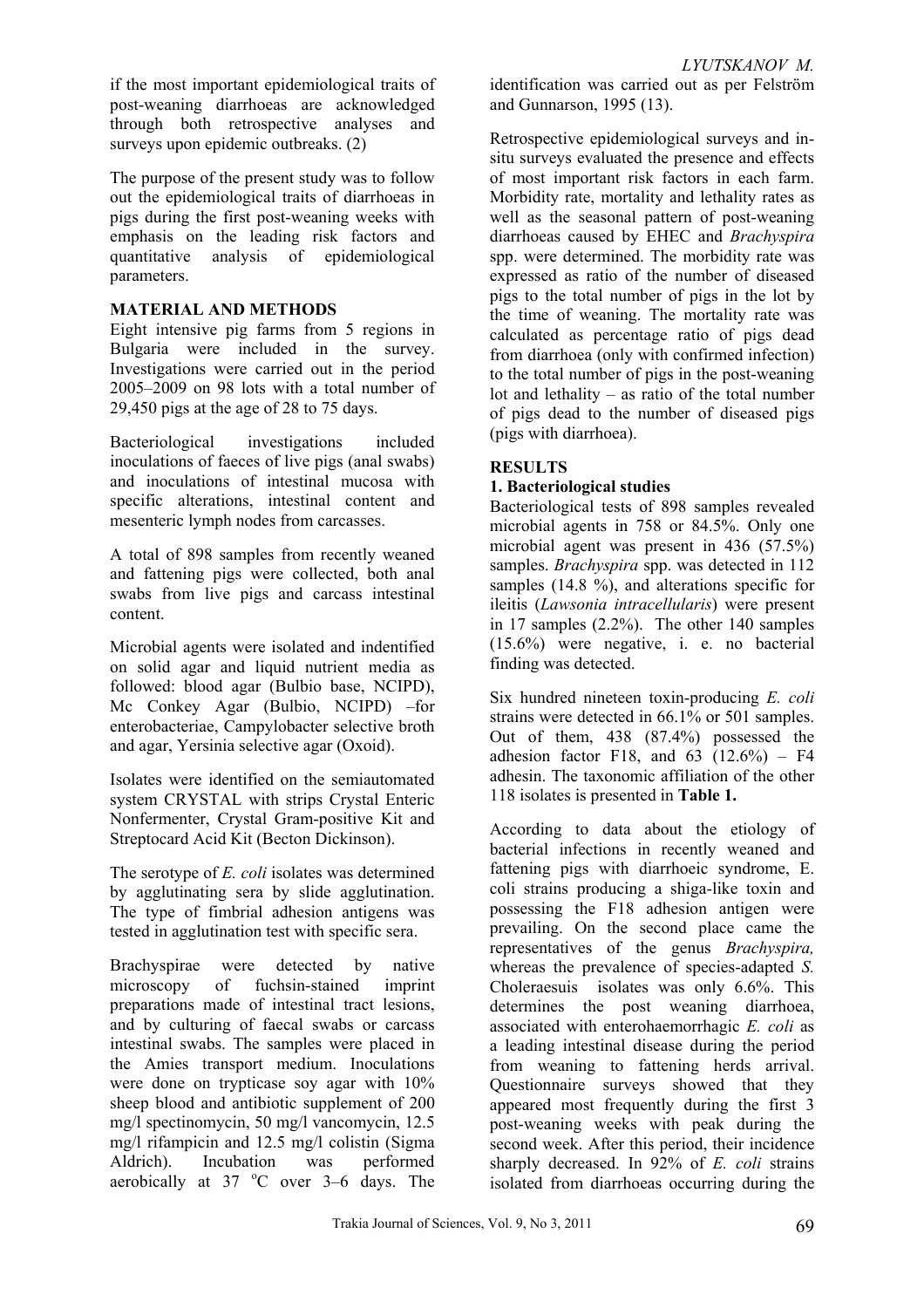first post-weaning week, the fimbrial antigen F4 was detected while adhesin F18 was categorically predominating among isolates from later post-weaning periods. It was

detected as the only antigen among strains isolated in diarrhoea cases after the  $3<sup>rd</sup>$  postweaning week.

|  | <b>Table1.</b> Microbial species detected in intestinal content and faeces of recently weaned and |  |  |
|--|---------------------------------------------------------------------------------------------------|--|--|
|  | fattening pigs aged 28–75 days with diarrhoeic syndrome.                                          |  |  |

|                | <b>Microbial species</b>  | <b>Number of</b> | $\frac{0}{0}$  |
|----------------|---------------------------|------------------|----------------|
|                |                           | isolates         |                |
|                | Toxicogenic Escherichia   | 501              | 66.1           |
|                | coli                      |                  |                |
| $\overline{2}$ | Brachyspira spp.          | 112              | 14.8           |
| 3              | Salmonella choleraesuis   | 50               | 6.6            |
| 4              | Clostridium spp           | 31               | 4.1            |
| 5              | Lawsonia intracellular is | 17               | 2.2            |
| 6              | E. coli (SEPEC)           | 14               | 1.8            |
|                | Salmonella Enteritidis    | 11               | 1.5            |
| 8              | Campylobacter coli        | 6                | 0.8            |
| 9              | Campylobacter jejunii     | 3                | 0.4            |
| 10             | Salmonella spp.           |                  | 0 <sub>5</sub> |

## **2. Epidemiological investigations**

The data about morbidity, mortality and lethality rates of EHEC-associated diarrhoeas in the 8 pig farms are shown on **Table 2**. The

average morbidity rate was 23.59%, ranging from 17.5% tо 51.53%. The lethality in the same farms was between 9.5% and 33.6%, 21.7% on the average.

*Table 2. Prevalence, mortality and lethality rates in recently weaned pigs with postweaning diarrhoea caused by toxin-producing E. coli in 8 intensive pig farms for 2005–2008.* 

| Pig farm       | Lots surveyed | <b>Number of</b> | Prevalence,   | Lethality     | <b>Mortality</b> |
|----------------|---------------|------------------|---------------|---------------|------------------|
|                |               | pigs per lot     | $\frac{0}{0}$ | $\frac{0}{0}$ | $\frac{0}{0}$    |
|                | 8             | $230 \pm 10.3$   | 46.5          | 33.6          | 11.73            |
| $\overline{2}$ | $\tau$        | $420 \pm 12.1$   | 19.2          | 27.4          | 1.42             |
| $\overline{3}$ | 12            | $180 \pm 11.4$   | 21.6          | 22.8          | 2.77             |
| $\overline{4}$ | 9             | $400 \pm 5.4$    | 17.5          | 9.5           | 2.18             |
| 5              | 12            | $250 \pm 10.1$   | 18.1          | 18.5          | 1.77             |
| 6              | 21            | $180 \pm 12.3$   | 44.3          | 27.1          | 3.07             |
| $\tau$         | 8             | $280 \pm 6.3$    | 19.7          | 14.7          | 1.22             |
| 8              | 11            | 240±5.3          | 51.5          | 19.5          | 2.98             |
| Average        | $\Sigma = 88$ |                  | 23.5          | 21.7          | 3.39             |

It should be specified that these were the average parameters on a farm level, but there were considerable differences among the lots within a farm. That is why we have followed out the incidence of EHEC-associated diarrhoeas in 3 affected farms at a time as well

the lethality and cumulative mortality at the lot level. The weekly incidence over 8 weeks was determined from the weaning day to the arrival of piglets in fattening sectors. Data from this comparative investigation are shown on **Fig. 1**.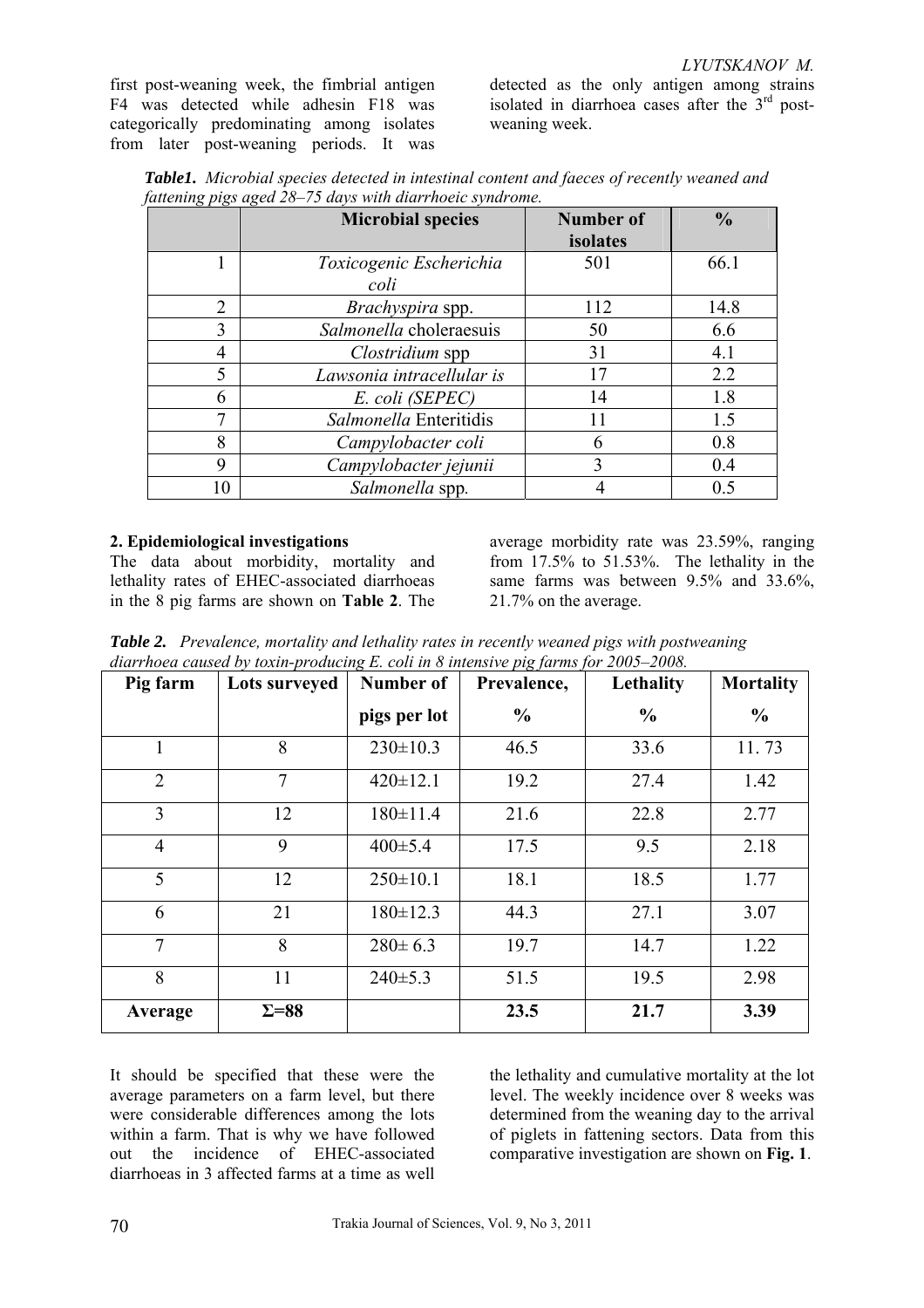#### *LYUTSKANOV M.*

In the three farms, coliinfections with diarrhoeic syndrome appeared mainly within the first 3–4 post-weaning weeks and rarely after that time. The incidence was especially high during the second week after the transition of piglets from milk to adult

compound food. The incidence by that time ranged from 1.7% tо 16.3%. This means that over a relatively short period of time (one week), up to 1/5 of the susceptible pig population could be involved in the epidemics.



**Fig. 1.** Dynamics of the weekly incidence of EHEC-associated post-weaning diarrhoeas in three different affected pig farms



**Fig. 2.** Prevalence of EHEC-associated post-weaning diarrhoeas in pigs in three intensive pig farms in 2009.

The prevalence as detected by the end of the period prior to moving ranged between 14.1% and 29.6% (**Fig.2**).

The availability of microbial factor with pathogenic potential is not the only condition for diarrhoeas to appear. Predisposing risk factors are not less important. Their relative contribution in the different farms, expressed by a cross-score system is presented in the next table. The table shows that in some farms ( $N_2N_2$ 1, 6, 8) feeding and diet type had a leading

role. In them, the maximum prevalence has been observed. In some instances, the feed quality was important (farm  $\mathcal{N}_2$  6), whereas in others – unbalanced diet was more important (farms  $N_2N_2$  1, 3). Most frequently, diarrhoeic outbreaks were however observed in recently weaned pigs that were fed two times daily with a specified amount of feed instead of being fed *at libitum* – farms №№ 1, 3, 6, 8.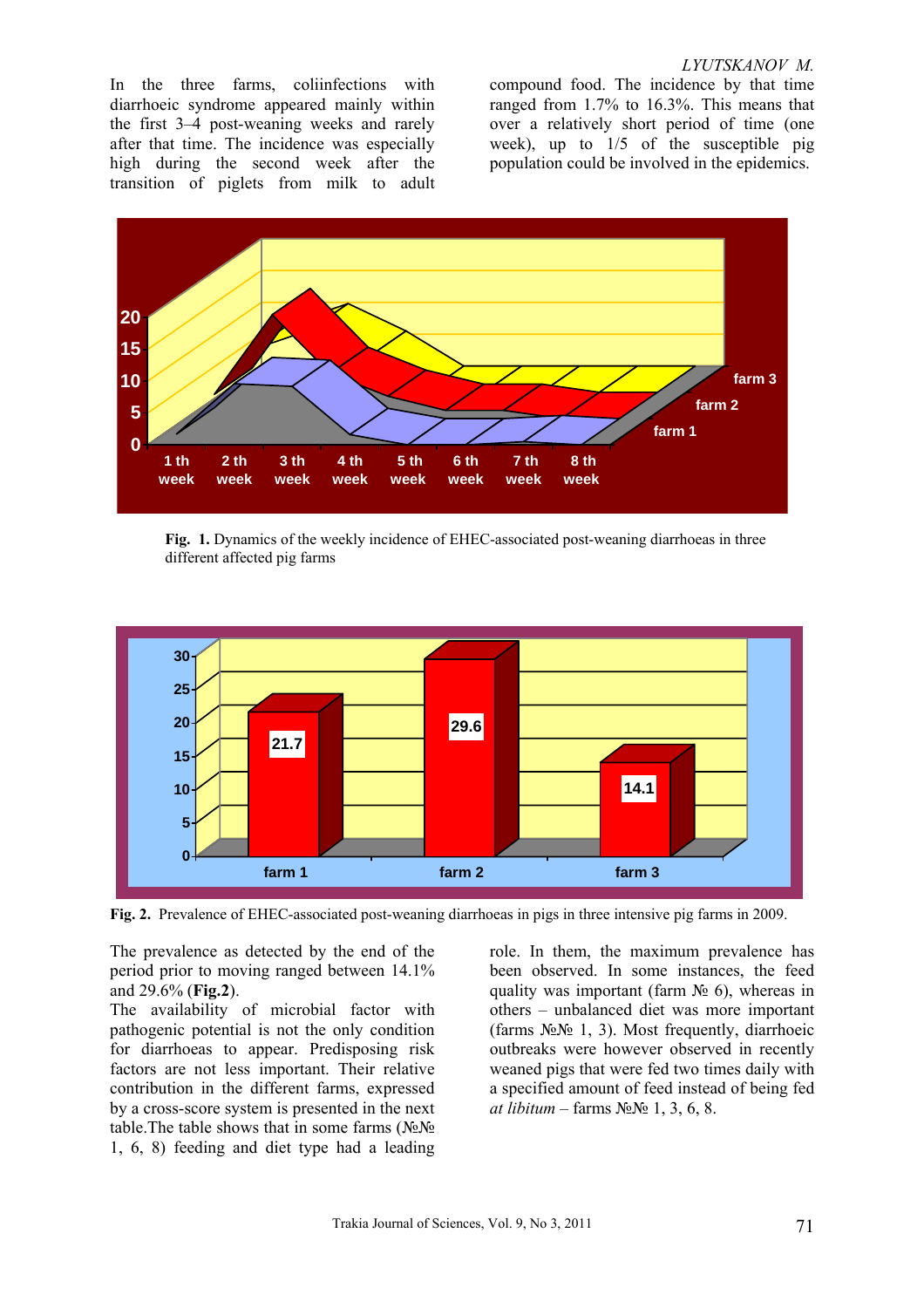*LYUTSKANOV M.* 

| <b>RISK FACTOR</b>                                     | <b>FARMS</b>       |                          |        |         |         |        |         |        |
|--------------------------------------------------------|--------------------|--------------------------|--------|---------|---------|--------|---------|--------|
|                                                        |                    | $\mathbf{2}$             | 3      | 4       | 5       | 6      |         | 8      |
| No metaphylaxis prior to<br>weaning                    |                    |                          | $(+-)$ |         |         | $^{+}$ |         |        |
| Sudden weaning                                         |                    |                          |        |         |         | $^{+}$ |         |        |
| Unbalanced diet                                        | $^{+}$             | $(+/-)$                  | $^{+}$ | $(+/-)$ |         |        |         |        |
| Undifferentiated feeding                               | $\hspace{0.1mm} +$ | $\overline{\phantom{0}}$ |        |         |         | $^+$   |         |        |
| Feeding ad libitum                                     |                    | $^{+}$                   |        | $(+/-)$ | $^+$    |        |         |        |
| Feeding two times daily with<br>limited amount of feed |                    |                          |        |         |         |        |         |        |
| Overpopulation                                         |                    |                          | $^+$   | $^{+}$  | $(+/-)$ |        | $^{+}$  | (+/- ) |
| Poor hygiene                                           |                    | $^{+}$                   |        |         |         |        | $^{+}$  |        |
| <b>Excessive humidity</b>                              |                    | $^{+}$                   |        |         | $(+/-)$ |        |         |        |
| Impaired temperature regimen                           |                    | $^{+}$                   |        |         | $^{+}$  | $^{+}$ |         |        |
| Current disinfection                                   |                    |                          | (+/- ) |         |         | (+/- ) | $+/-$ ) |        |
|                                                        |                    |                          |        |         |         |        |         |        |

 **Legend:** 

(-) the risk factor is absent

(+/-) the risk factor is occasionally present

(+) the risk factor is always present

Overpopulation (farms  $N_2N_2$  3, 4 and 7) was also important, as well as excessive humidity (farms  $\hat{N} \simeq N$  2 and 7). The lack of preventive supplementation of prestarter rations with antimicrobial drugs could play a role as well (farms  $N_2N_2$  3 and 8).

 Neglecting current disinfections could also has an effect as it favourizes the persistence of high microbial contamination rates. For pigs housed on slats, the influence of this factor is relatively lower.

The stable presence of these predisposing causes as well as the circulation of highly toxicogenic *E. coli* strains in premises for growing pigs makes post-weaning diarrhoea a persistent problem for most of surveyed farms. Their prevalence was observed on an annual basis although being higher during the cold and wet months. This was depicted on **Fig. 3** that shows the monthly dynamics of postweaning diarrhoea prevalence for all farms.



**Fig. 3.** Monthly incidence of EHEC-associated infections manifested as post-weaning diarrhoea in 8 intensive pig farms

## **DISCUSSION**

Our investigations allowed to assume that during the first 2–3 post weaning weeks, toxinproducing E. coli that possess the adhesion factor F4 were most involved in the etiology of diarrhoeas. They were however effective only provided that several predisposing causes are present. In some farms, a single risk factor is identified but in most cases they are several and act simultaneously and in synergy. Factors related to the change in feed and feeding regimen predominated. Such conclusions were also made as far back as in 1979 by Leece et al., who found out a considerable effect of food type – liquid or dry – on diarrhoeas' incidence. The authors recommended intake of liquid food in a controlled amount and regular feeding as conditions for reduction of both frequency and